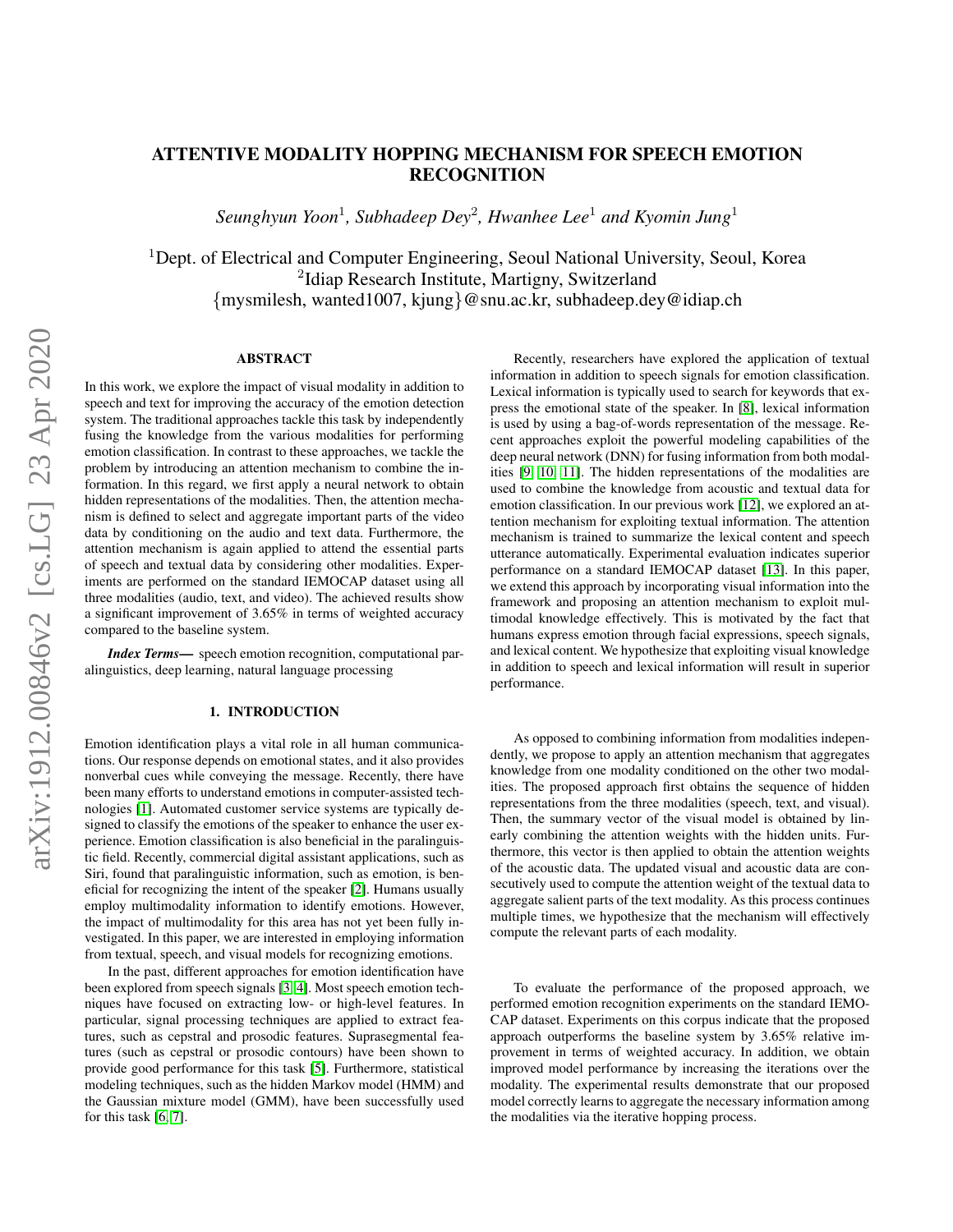### 2. RECENT WORKS

Recently, several neural network approaches have been successfully applied for emotion classification. Researchers have proposed convolutional neural network (CNN)-based models that are trained on speech utterances for performing identification [\[14,](#page-4-13) [15\]](#page-4-14). There have been some successful approaches using attention mechanisms as well [\[16,](#page-4-15) [17\]](#page-4-16). In particular, the work in [\[17\]](#page-4-16) presents an approach to incorporate attention-based modeling in the recurrent neural network (RNN) architecture. The attention mechanism is designed to compute the weights or relevance of each frame. An utterance level representation is obtained by temporal aggregation of these weighted speech features. The attention unit is designed to derive the segments of speech for emotion recognition automatically.

Emotion recognition using acoustic and lexical knowledge has also been explored in the literature. These works have been inspired by the fact that emotional dialogue is composed of not only speech but also textual content. In [\[18\]](#page-4-17), emotional keywords are exploited to effectively identify the classes. Recently in [\[9,](#page-4-8) [10,](#page-4-9) [19\]](#page-4-18), a long short-term memory (LSTM) based network has been explored to encode the information of both modalities. Furthermore, there have been some attempts to fuse the modalities using the inter-attention mechanism [\[11,](#page-4-10) [12\]](#page-4-11). However, these approaches are designed only to consider the interaction between acoustic and textual information.

#### 3. MODEL

This section describes the methodologies that are applied to the speech emotion recognition task. We start by introducing a recurrent encoder to individually encode the audio, text, and video modalities. We then propose an approach to exploit each modality one by one. In this technique, an attentive modality hopping process is proposed to obtain relevant parts of each modality via the iterative aggregation process.

#### 3.1. Recurrent Encoder

Motivated by the architecture used in [\[9,](#page-4-8) [17,](#page-4-16) [20\]](#page-4-19), we employ a recurrent neural network to encode a series of features in the speech signal and to classify the signal into one of the emotion classes. In particular, we employ a gated recurrent unit (GRU) [\[21\]](#page-4-20) for each modality (i.e., acoustic, textual, visual) to encode the information, as shown in figure [1.](#page-2-0) The GRU encodes the sequence of the feature vector of each modality by updating its hidden states as follows:

<span id="page-1-0"></span>
$$
\mathbf{h}_t = f_\theta(\mathbf{h}_{t-1}, \mathbf{x}_t), \tag{1}
$$

where  $f_{\theta}$  is the GRU network with weight parameter  $\theta$ ,  $\mathbf{h}_t$  represents the hidden state at the  $t$ -th time step, and  $\mathbf{x}_t$  represents the  $t$ -th sequential features in a target modality. This recurrent encoder is used in the same manner as the independent audio, text, and video modalities. For the video data, we obtain a fixed dimensional representation of each frame from a pretrained ResNet [\[22\]](#page-4-21).

## 3.2. Proposed Attentive Modality Hopping Mechanism

We propose a novel iterative attention process, referred to as an attentive modality hopping mechanism (AMH), that aggregates the salient information over each modality to predict the emotion of the speech. Figure [1](#page-2-0) shows the architecture of the proposed AMH model. Previous research used multimodal information independently using a neural network model by fusing information over each modality [\[9,](#page-4-8) [19\]](#page-4-18). Recently, researchers also investigated an

inter-attention mechanism over the modality [\[11,](#page-4-10) [12\]](#page-4-11). As opposed to this approach, we propose a neural network architecture that aggregates information in a modality by conditioning on other modalities via an iterative process.

First, the sequential features of each modality are encoded using the recurrent encoder by equation [\(1\)](#page-1-0). Then, the last-step hidden states of the audio recurrent encoder,  $\mathbf{h}_{\text{last}}^A$ , and the text recurrent encoder,  $\mathbf{h}_{\text{last}}^T$ , are fused together to form contextual knowledge, C. We then apply an attention mechanism to the video sequence,  $\mathbf{h}_t^V$ , to aggregate the salient part of the video modality. As this model is developed with a single attention method, we refer to the model as AMH-1. The final result of the AMH-1 model,  $H_{hop1}$ , is calculated as follows:

<span id="page-1-1"></span>
$$
\mathbf{H}_{hop1} = [\mathbf{h}_{last}^{A}; \mathbf{h}_{last}^{T}; \mathbf{H}_{1}^{V}],
$$
  
\n
$$
\mathbf{H}_{1}^{V} = \sum_{i} a_{i} \mathbf{h}_{i}^{V},
$$
  
\n
$$
a_{i} = \frac{\exp((\mathbf{C})^{\mathsf{T}} \mathbf{W} \mathbf{h}_{i}^{V})}{\sum_{i} \exp((\mathbf{C})^{\mathsf{T}} \mathbf{W} \mathbf{h}_{i}^{V})}, (i = 1, ..., t),
$$
  
\n
$$
\mathbf{C} = f(\mathbf{h}_{last}^{A}, \mathbf{h}_{last}^{T}),
$$
\n(2)

where  $f$  is a fusion function (we use a vector-concatenation in this study), and  $\mathbf{W} \in \mathbb{R}^{d \times d}$  and bias **b** are learned model parameters. The overall flow is presented in figure [1\(a\).](#page-2-1)

The  $H_1^V$  in equation [\(2\)](#page-1-1) is a new modality representation for visual information considering the audio and text modality. With this information, we apply the 2nd attentive modality hopping process, referred to as AMH-2, to the audio sequence. The final result of the AMH-2 model,  $H_{hop2}$ , is calculated as follows:

<span id="page-1-2"></span>
$$
\mathbf{H}_{\text{hop2}} = [\mathbf{H}_{1}^{A}; \mathbf{h}_{\text{last}}^{T}; \mathbf{H}_{1}^{V}],
$$
  
\n
$$
\mathbf{H}_{1}^{A} = \sum_{i} a_{i} \mathbf{h}_{i}^{A},
$$
  
\n
$$
a_{i} = \frac{\exp((\mathbf{C})^{\mathsf{T}} \mathbf{W} \mathbf{h}_{i}^{A})}{\sum_{i} \exp((\mathbf{C})^{\mathsf{T}} \mathbf{W} \mathbf{h}_{i}^{A})}, (i = 1, ..., t),
$$
  
\n
$$
\mathbf{C} = f(\mathbf{h}_{\text{last}}^{T}, \mathbf{H}_{1}^{V}),
$$
\n(3)

where  $\mathbf{H}_1^A$  is a new representation for audio information considering the textual and visual modality after the AMH-1 process.

We further apply the 3rd attentive modality hopping process to the textual sequence, referred to as AMH-3, with the updated audio and visual representations from the equations [\(2\)](#page-1-1) and [\(3\)](#page-1-2). The final result of the AMH-3 model, Hhop3, is calculated as follows:

<span id="page-1-3"></span>
$$
\mathbf{H}_{\text{hop3}} = [\mathbf{H}_1^A; \mathbf{H}_1^T; \mathbf{H}_1^V],
$$
  
\n
$$
\mathbf{H}_1^T = \sum_i a_i \mathbf{h}_i^T,
$$
  
\n
$$
a_i = \frac{\exp((\mathbf{C})^{\mathsf{T}} \mathbf{W} \mathbf{h}_i^T)}{\sum_i \exp((\mathbf{C})^{\mathsf{T}} \mathbf{W} \mathbf{h}_i^T)}, (i = 1, ..., t),
$$
  
\n
$$
\mathbf{C} = f(\mathbf{H}_1^A, \mathbf{H}_1^V),
$$
\n(4)

where  $\mathbf{H}_1^T$  is an updated representation of the textual information considering the audio and visual modalities. Similarly, we can repeat the **AMH-1** process with updated modalities,  $\mathbf{H}_1^A$ ,  $\mathbf{H}_1^T$  and  $\mathbf{H}_1^V$ , to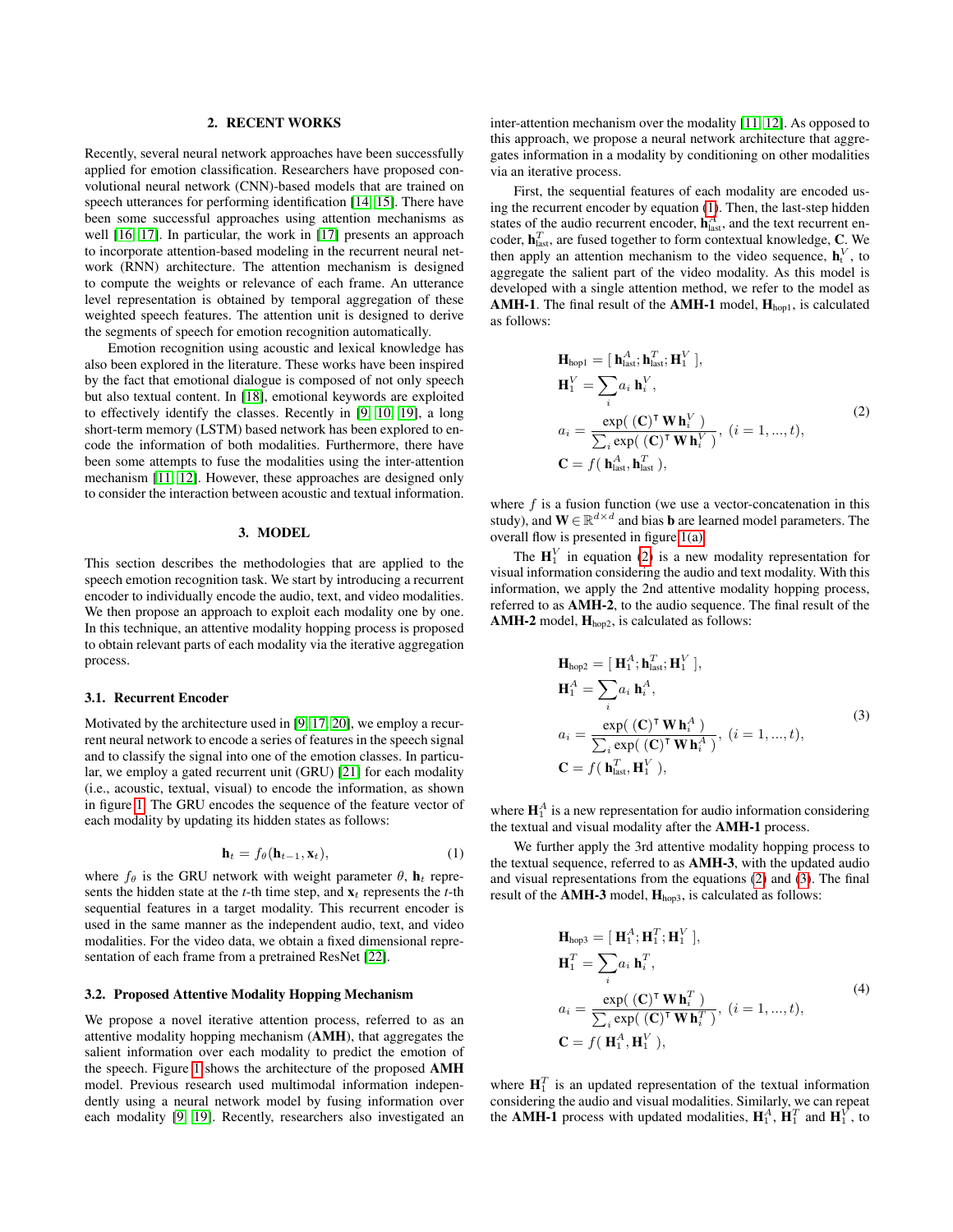<span id="page-2-1"></span>

<span id="page-2-0"></span>Fig. 1. Architecture of attentive modality-hop mechanism

define the AMH-4 process and compute  $H<sub>hop4</sub>$  as follows:

$$
\begin{aligned}\n\mathbf{H}_{\text{hop4}} &= [\mathbf{H}_1^A; \mathbf{H}_1^T; \mathbf{H}_2^V], \\
\mathbf{H}_2^V &= \sum_i a_i \, \mathbf{h}_i^V, \\
a_i &= \frac{\exp((\mathbf{C})^{\mathsf{T}} \mathbf{W} \mathbf{h}_i^V)}{\sum_i \exp((\mathbf{C})^{\mathsf{T}} \mathbf{W} \mathbf{h}_i^V)}, \ (i = 1, ..., t), \\
\mathbf{C} &= f(\mathbf{H}_1^A, \mathbf{H}_1^T).\n\end{aligned} \tag{5}
$$

As the proposed AMH mechanism employs an iterative modality hopping process, we can generalize the AMH-N formulation that allows the model to hop *N*-times over the modality by repeating the equations  $(2)$ ,  $(3)$ , and  $(4)$  in order.

## 3.3. Optimization

Because our objective is to classify speech emotion, we pass the final result of  $AMH-N$ ,  $H<sub>hopN</sub>$ , through the softmax function to predict the seven-category emotion class. We employ the cross-entropy loss function as defined by:

<span id="page-2-2"></span>
$$
\hat{y}_c = \text{softmax}((\mathbf{H}_{\text{hopN}})^{\mathsf{T}} \mathbf{W} + \mathbf{b}),
$$
  
\n
$$
\mathcal{L} = \frac{1}{N} \sum_{j=1}^{N} \sum_{c=1}^{C} y_{j,c} \log(\hat{y}_{j,c}),
$$
\n(6)

where  $y_{j,c}$  is the true label vector, and  $\hat{y}_{j,c}$  is the predicted probability from the softmax layer. The W and the bias b are model parameters.  $C$  is the total number of classes, and  $N$  is the total number of samples used in training.

#### 4. EXPERIMENTS

## 4.1. Dataset and Experimental Setup

We use the Interactive Emotional Dyadic Motion Capture (IEMO-CAP) [\[13\]](#page-4-12) dataset, which contains abundant multimodal emotion descriptions of natural utterances. The corpus includes five sessions of utterances between two speakers (one male and one female). A total of 10 unique speakers participated in this work. The emotional category for each utterance was annotated by three people. First, we eliminated all data that were labeled as three different emotions. Then, following previous research [\[9,](#page-4-8) [10,](#page-4-9) [12\]](#page-4-11), we assign a single

categorical emotion to the utterance in which the majority of annotators agreed on the emotion labels. The final dataset contains 7,487 utterances in total (1,103 *angry*, 1,041 *excite*, 595 *happy*, 1,084 *sad*, 1,849 *frustrated*, 107 *surprise* and 1,708 *neutral*). We do not include classes from the original dataset that is too small in size, such as 3 *other*, 40 *fear* and 2 disgust. In the training process, we perform 10 fold cross-validation where each 8-, 1-, and 1-fold are used for the training set, development set, and test set, respectively.

#### 4.2. Feature extraction and Implementation details

As this research is extended work from previous research [\[12\]](#page-4-11), we use the same feature extraction method for audio and text modality as in our previous work. After extracting the 40-dimensional mel-frequency cepstral coefficients (MFCC) feature (frame size is set to 25 ms at a rate of 10 ms with the Hamming window) using Kaldi [\[23\]](#page-4-22), we concatenate it with its first- and second-order derivatives, making the feature dimension 120.

In preparing the textual dataset, we first use the ground-truth transcripts of the IEMOCAP dataset. We further obtain the transcripts by using a commercial automatic speech recognition system [\[24\]](#page-4-23) (the performance of the ASR system is 5.53% word error rate) for the practical use case where the ground-truth may not be available. For both cases, we apply a word-tokenizer to the transcription and obtain sequential features of the textual modality.

For the visual dataset, we perform an additional prepossessing. The video data in the IEMOCAP are recorded with the two actors together in the video frame. We first split each video frame into two subframes so that each segment contains only one actor. Then, we crop the center of each frame with size 224\*224 to focus on the actor and to remove the background in the video frame. Finally, we extract 2,048-dimensional visual features from each subframe using pretrained ResNet-101 [\[22\]](#page-4-21) at a frame rate of 3 per second.

We minimize the cross-entropy loss function (equation [\(6\)](#page-2-2)) using the Adam optimizer [\[25\]](#page-5-0) with a learning rate of 1e-3 and gradients clipped with a norm value of 1. All of the code developed for the empirical results is available via web repository.<sup>[1](#page-2-3)</sup>

### 4.3. Performance evaluation

We report the model performance using the weighted accuracy (WA) and unweighted accuracy (UA). We perform 10-fold cross-validation

<span id="page-2-3"></span><sup>1</sup>http://github.com/david-yoon/attentive-modality-hopping-for-SER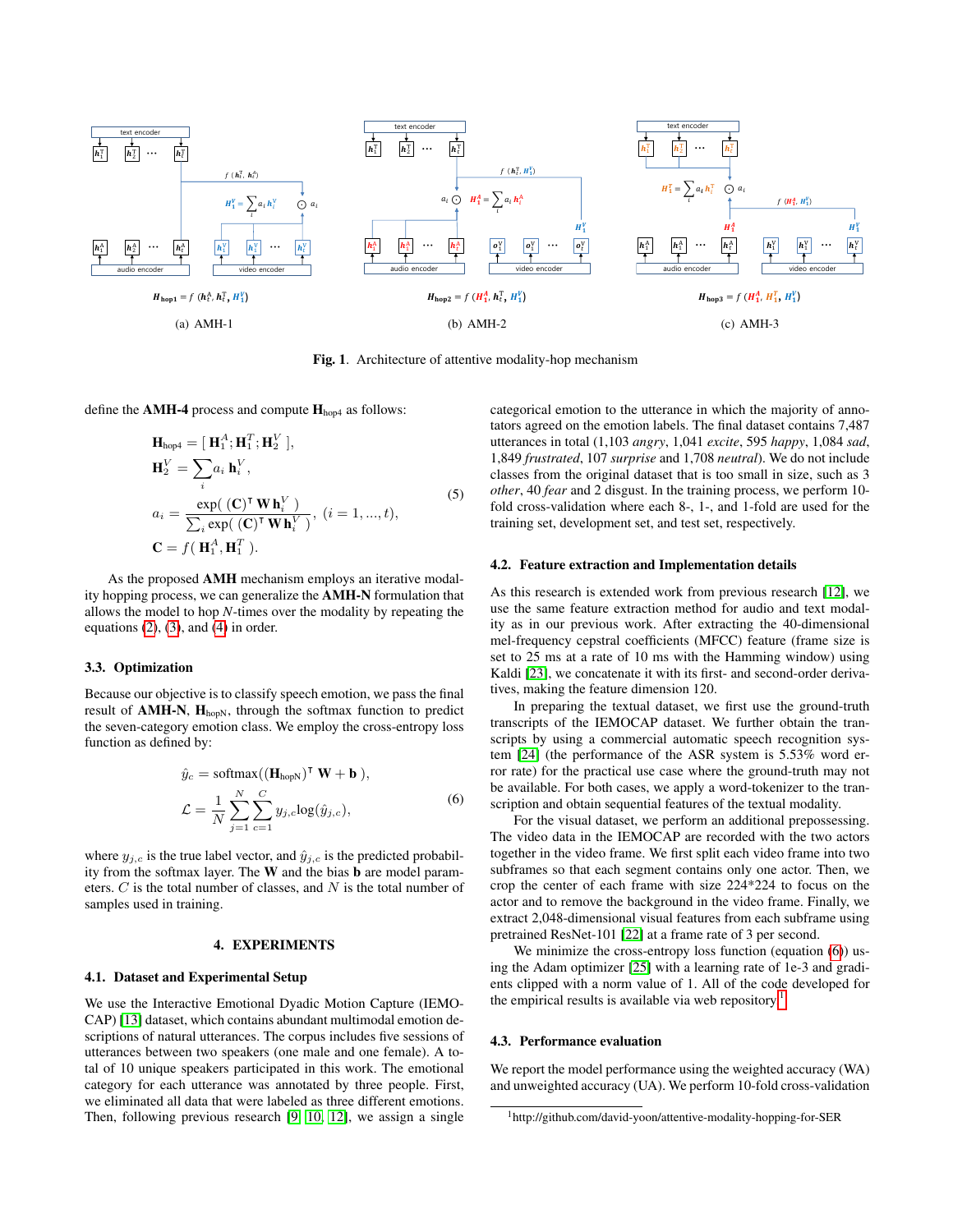| Model                    | <b>Modality</b> | WA                | UA                |  |  |
|--------------------------|-----------------|-------------------|-------------------|--|--|
| Ground-truth transcript  |                 |                   |                   |  |  |
| $RNN$ -attn [17]         | A               | $0.359 \pm 0.058$ | $0.319 \pm 0.065$ |  |  |
| $RNN$ -attn [17]         | T               | $0.528 + 0.018$   | $0.525 \pm 0.031$ |  |  |
| $RNN$ -attn $[17]$       | V               | $0.467 + 0.046$   | $0.412 \pm 0.066$ |  |  |
| <b>MDRE</b> [9]          | $A+T$           | $0.557 + 0.018$   | $0.536 \pm 0.030$ |  |  |
| <b>MDRE</b> [9]          | $T+V$           | $0.585 + 0.040$   | $0.561 + 0.046$   |  |  |
| <b>MDRE</b> [9]          | $A+V$           | $0.481 + 0.049$   | $0.415 \pm 0.047$ |  |  |
| <b>MHA</b> [12]          | $A+T$           | $0.583 + 0.025$   | $0.555 \pm 0.040$ |  |  |
| <b>MHA</b> [12]          | $T+V$           | $0.590 \pm 0.017$ | $0.560 + 0.032$   |  |  |
| <b>MHA</b> [12]          | $A+V$           | $0.490 + 0.049$   | $0.434 + 0.060$   |  |  |
| <b>MDRE</b> [9]          | $A+T+V$         | $0.602 \pm 0.033$ | $0.575 \pm 0.046$ |  |  |
| <b>AMH</b> (ours)        | $A+T+V$         | $0.624 + 0.022$   | $0.597 \pm 0.040$ |  |  |
| ASR-processed transcript |                 |                   |                   |  |  |
| $AMH-ASR$ (ours)         | A+T+V           | $0.611 \pm 0.024$ | $0.595 \pm 0.036$ |  |  |

<span id="page-3-0"></span>Table 1. Model performance comparisons. The "A", "T" and "V" in modality indicate "Audio", "Text" and "Video", receptively. The "-*ASR*" models use ASR-processed transcripts.

(10 experiments for each fold) and report the average and standard deviation results.

Table [1](#page-3-0) shows the model performance on the speech emotion recognition task. To compare our results with previous approaches, we report the model performance in regards to the types of modalities used for the experiments. From the previous model, RNN-attn employs attention memory to compute and aggregate the emotionally salient part while encoding a single modality using a bidirectional LSTM network. It achieves the best performance of 0.528 WA, with the use of the textual modality. In contrast, the MDRE model use multiple RNNs to encode multiple modalities and merge the results using another fully connect neural network layer. Similarly, the MHA model employs dual-RNN for any two modalities and compute inter-attention over each modality. Among the models that use any two modalities, MHA achieves the best performance of 0.590 WA, with the textual and visual modalities.

Finally, we evaluate model performances with the use of three modalities, audio, text, and video. Our proposed model, AMH, outperforms MDRE by 3.65% relative (0.602 to 0.624 absolute) in terms of WA. Note that we omit the MHA experiments with three modalities since they cannot deal with three modalities. In a practical scenario, we may not access the audio transcripts. We describe the effect of using ASR-processed transcripts on the proposed system. As shown in table [1,](#page-3-0) we observe performance degradation in AMH-ASR compared to that of AMH (our best system) by 2.08% (0.624 to 0.611) relative in WA. Even with the erroneous transcripts, however, the proposed system AMH-ASR surpasses the baseline system (MDRE) by 1.49% relative (0.602 to 0.611) in terms of WA.

Table [2](#page-3-1) shows the model performance (AMH) as the number of hops increases. As the number of hops increases, the representative vector of each modality gets updated in order according to equation [\(2\)](#page-1-1)-[\(4\)](#page-1-3). We find that the model achieves the best performance in the 7-hop case. This behavior demonstrates that our proposed model correctly learns to aggregate the salient information among the modalities via the iterative hopping process.

| # hop | context                                                   | target | WA                | UA                |
|-------|-----------------------------------------------------------|--------|-------------------|-------------------|
| 1     | $\mathbf{h}_{\text{last}}^A$ $\mathbf{h}_{\text{last}}^T$ | V      | $0.599 \pm 0.015$ | $0.579 \pm 0.032$ |
| 2     | $\mathbf{h}_{\text{last}}^T$ $\mathbf{H}_1^V$             | A      | $0.610 + 0.024$   | $0.589 \pm 0.047$ |
| 3     | $H_1^A$ $H_1^V$                                           | т      | $0.605 \pm 0.033$ | $0.581 \pm 0.051$ |
| 4     | $H_1^A$ $H_2^T$                                           | V      | $0.612 + 0.030$   | $0.586 + 0.041$   |
| 5     | $\mathbf{H}_2^T$ $\mathbf{H}_2^V$                         | A      | $0.600 + 0.038$   | $0.581 + 0.054$   |
| 6     | $H_2^A$ $H_2^V$                                           | Т      | $0.610 \pm 0.023$ | $0.584 \pm 0.046$ |
| 7     | $H_2^A$ $H_3^T$                                           | V      | $0.624 \pm 0.022$ | $0.597 \pm 0.040$ |
| 8     | $\mathbf{H}_3^T$ $\mathbf{H}_3^V$                         | A      | $0.603 \pm 0.034$ | $0.576 \pm 0.047$ |
| 9     | $H_3^A$ $H_3^V$                                           | т      | $0.608 \pm 0.034$ | $0.583 \pm 0.048$ |

<span id="page-3-1"></span>Table 2. Model (AMH) performance as the number of hop increases. Top-2 scores marked in bold.



<span id="page-3-2"></span>Fig. 2. Confusion matrix of the AMH-7 model

## 4.4. Error analysis

Figure [2](#page-3-2) shows the confusion matrices of the proposed systems. In general, most of the emotion labels are frequently misclassified as *neutral* class, supporting the claims of [\[12,](#page-4-11) [26\]](#page-5-1). The model confused the *excite* and *happy* classes since there exists a report of overlap in distinguishing these two classes, even in human evaluations [\[13\]](#page-4-12). It is interesting to observe that the model misclassifies the *angry* class to the *frustrated* class with a rate of 0.383; however, the rate is 0.045 in the opposite case (confusion *frustrated* to *angry* class). It is natural to see that the model is the most inaccurate in the *surprise* class because we only have a small-size dataset for that class (107 samples).

## 5. CONCLUSIONS

In this paper, we proposed an attentive modality hopping mechanism for speech emotion recognition tasks. The proposed mechanism computes the salient part and aggregates the sequential information from one modality by conditioning on the other two modalities via an iterative hopping process. Extensive experiments demonstrate that the proposed AMH surpasses the best baseline system by 3.65% relative improvement in terms of weighted accuracy.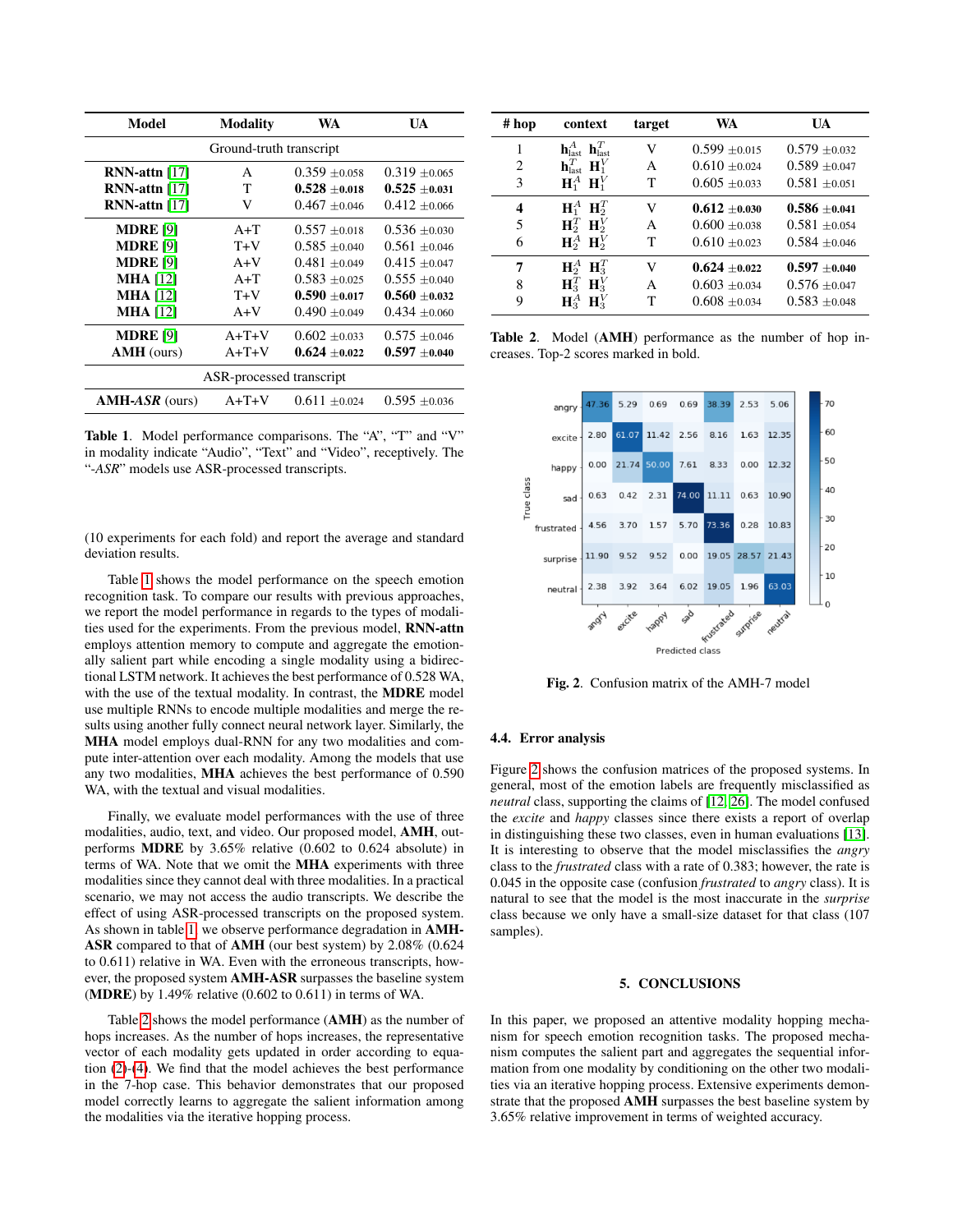# Acknowledgments

K. Jung is with ASRI, Seoul National University, Korea. This work was supported by MOTIE, Korea, under Industrial Technology Innovation Program (No.10073144) and by the NRF grant funded by the Korea government (MSIT) (NRF2016M3C4A7952587).

## 6. REFERENCES

- <span id="page-4-0"></span>[1] Rosalind W Picard, "Affective computing: challenges," *International Journal of Human-Computer Studies*, vol. 59, no. 1-2, pp. 55–64, 2003.
- <span id="page-4-1"></span>[2] Vikramjit Mitra, Sue Booker, Erik Marchi, David Scott Farrar, Ute Dorothea Peitz, Bridget Cheng, Ermine Teves, Anuj Mehta, and Devang Naik, "Leveraging acoustic cues and paralinguistic embeddings to detect expression from voice," *arXiv preprint arXiv:1907.00112*, 2019.
- <span id="page-4-2"></span>[3] Kun Han, Dong Yu, and Ivan Tashev, "Speech emotion recognition using deep neural network and extreme learning machine," in *Fifteenth annual conference of the international speech communication association*, 2014.
- <span id="page-4-3"></span>[4] Chi-Chun Lee, Emily Mower, Carlos Busso, Sungbok Lee, and Shrikanth Narayanan, "Emotion recognition using a hierarchical binary decision tree approach," *Speech Communication*, vol. 53, no. 9-10, pp. 1162–1171, 2011.
- <span id="page-4-4"></span>[5] Weihui Dai, Dongmei Han, Yonghui Dai, and Dongrong Xu, "Emotion recognition and affective computing on vocal social media," *Information & Management*, vol. 52, no. 7, pp. 777– 788, 2015.
- <span id="page-4-5"></span>[6] Björn Schuller, Gerhard Rigoll, and Manfred Lang, "Hidden markov model-based speech emotion recognition," in *2003 IEEE International Conference on Acoustics, Speech, and Signal Processing, 2003. Proceedings.(ICASSP'03).* IEEE, 2003, vol. 2, pp. II–1.
- <span id="page-4-6"></span>[7] Moataz MH El Ayadi, Mohamed S Kamel, and Fakhri Karray, "Speech emotion recognition using gaussian mixture vector autoregressive models," in *2007 IEEE International Conference on Acoustics, Speech and Signal Processing-ICASSP'07*. IEEE, 2007, vol. 4, pp. IV–957.
- <span id="page-4-7"></span>[8] Kalani Wataraka Gamage, Vidhyasaharan Sethu, and Eliathamby Ambikairajah, "Salience based lexical fea-<br>tures for emotion recognition," in Acoustics, Speech and tures for emotion recognition," *Signal Processing (ICASSP), 2017 IEEE International Conference on*. IEEE, 2017, pp. 5830–5834.
- <span id="page-4-8"></span>[9] Seunghyun Yoon, Seokhyun Byun, and Kyomin Jung, "Multimodal speech emotion recognition using audio and text," in *2018 IEEE Spoken Language Technology Workshop (SLT)*. IEEE, 2018, pp. 112–118.
- <span id="page-4-9"></span>[10] Jaejin Cho, Raghavendra Pappagari, Purva Kulkarni, Jesús Villalba, Yishay Carmiel, and Najim Dehak, "Deep neural networks for emotion recognition combining audio and transcripts," *Proc. Interspeech 2018*, pp. 247–251, 2018.
- <span id="page-4-10"></span>[11] Haiyang Xu, Hui Zhang, Kun Han, Yun Wang, Yiping Peng, and Xiangang Li, "Learning alignment for multimodal emotion recognition from speech," *Proc. Interspeech 2019*, pp. 3569– 3573, 2019.
- <span id="page-4-11"></span>[12] Seunghyun Yoon, Seokhyun Byun, Subhadeep Dey, and Kyomin Jung, "Speech emotion recognition using multi-hop attention mechanism," in *ICASSP 2019-2019 IEEE International Conference on Acoustics, Speech and Signal Processing (ICASSP)*. IEEE, 2019, pp. 2822–2826.
- <span id="page-4-12"></span>[13] Carlos Busso, Murtaza Bulut, Chi-Chun Lee, Abe Kazemzadeh, Emily Mower, Samuel Kim, Jeannette N Chang, Sungbok Lee, and Shrikanth S Narayanan, "Iemocap: Interactive emotional dyadic motion capture database," *Language resources and evaluation*, vol. 42, no. 4, pp. 335, 2008.
- <span id="page-4-13"></span>[14] Abdul Malik Badshah, Jamil Ahmad, Nasir Rahim, and Sung Wook Baik, "Speech emotion recognition from spectrograms with deep convolutional neural network," in *Platform Technology and Service (PlatCon), 2017 International Conference on*. IEEE, 2017, pp. 1–5.
- <span id="page-4-14"></span>[15] Zakaria Aldeneh and Emily Mower Provost, "Using regional saliency for speech emotion recognition," in *Acoustics, Speech and Signal Processing (ICASSP), 2017 IEEE International Conference on*. IEEE, 2017, pp. 2741–2745.
- <span id="page-4-15"></span>[16] Pengcheng Li, Yan Song, Ian McLoughlin, Wu Guo, and Lirong Dai, "An attention pooling based representation learning method for speech emotion recognition," *Proc. Interspeech 2018*, pp. 3087–3091, 2018.
- <span id="page-4-16"></span>[17] Seyedmahdad Mirsamadi, Emad Barsoum, and Cha Zhang, "Automatic speech emotion recognition using recurrent neural networks with local attention," in *Acoustics, Speech and Signal Processing (ICASSP), 2017 IEEE International Conference on*. IEEE, 2017, pp. 2227–2231.
- <span id="page-4-17"></span>[18] Björn Schuller, Gerhard Rigoll, and Manfred Lang, "Speech" emotion recognition combining acoustic features and linguistic information in a hybrid support vector machine-belief network architecture," in *Acoustics, Speech, and Signal Processing (ICASSP), IEEE International Conference on*. IEEE, 2004, pp. I–577.
- <span id="page-4-18"></span>[19] Jilt Sebastian and Piero Pierucci, "Fusion techniques for utterance-level emotion recognition combining speech and transcripts," *Proc. Interspeech 2019*, pp. 51–55, 2019.
- <span id="page-4-19"></span>[20] Yun Wang, Leonardo Neves, and Florian Metze, "Audio-based multimedia event detection using deep recurrent neural networks," in *Acoustics, Speech and Signal Processing (ICASSP), 2016 IEEE International Conference on*. IEEE, 2016, pp. 2742–2746.
- <span id="page-4-20"></span>[21] Kyunghyun Cho, Bart van Merrienboer, Caglar Gulcehre, Dzmitry Bahdanau, Fethi Bougares, Holger Schwenk, and Yoshua Bengio, "Learning phrase representations using rnn encoder–decoder for statistical machine translation," in *Proceedings of the EMNLP*, 2014, pp. 1724–1734.
- <span id="page-4-21"></span>[22] Kaiming He, Xiangyu Zhang, Shaoqing Ren, and Jian Sun, "Deep residual learning for image recognition," in *Proceedings of the IEEE conference on computer vision and pattern recognition*, 2016, pp. 770–778.
- <span id="page-4-22"></span>[23] Daniel Povey, Arnab Ghoshal, Gilles Boulianne, Lukas Burget, Ondrej Glembek, Nagendra Goel, Mirko Hannemann, Petr Motlicek, Yanmin Qian, Petr Schwarz, et al., "The kaldi speech recognition toolkit," Tech. Rep., IEEE Signal Processing Society, 2011.
- <span id="page-4-23"></span>[24] Google, "Cloud speech-to-text," 2019, Accessed: 2020-02-01.